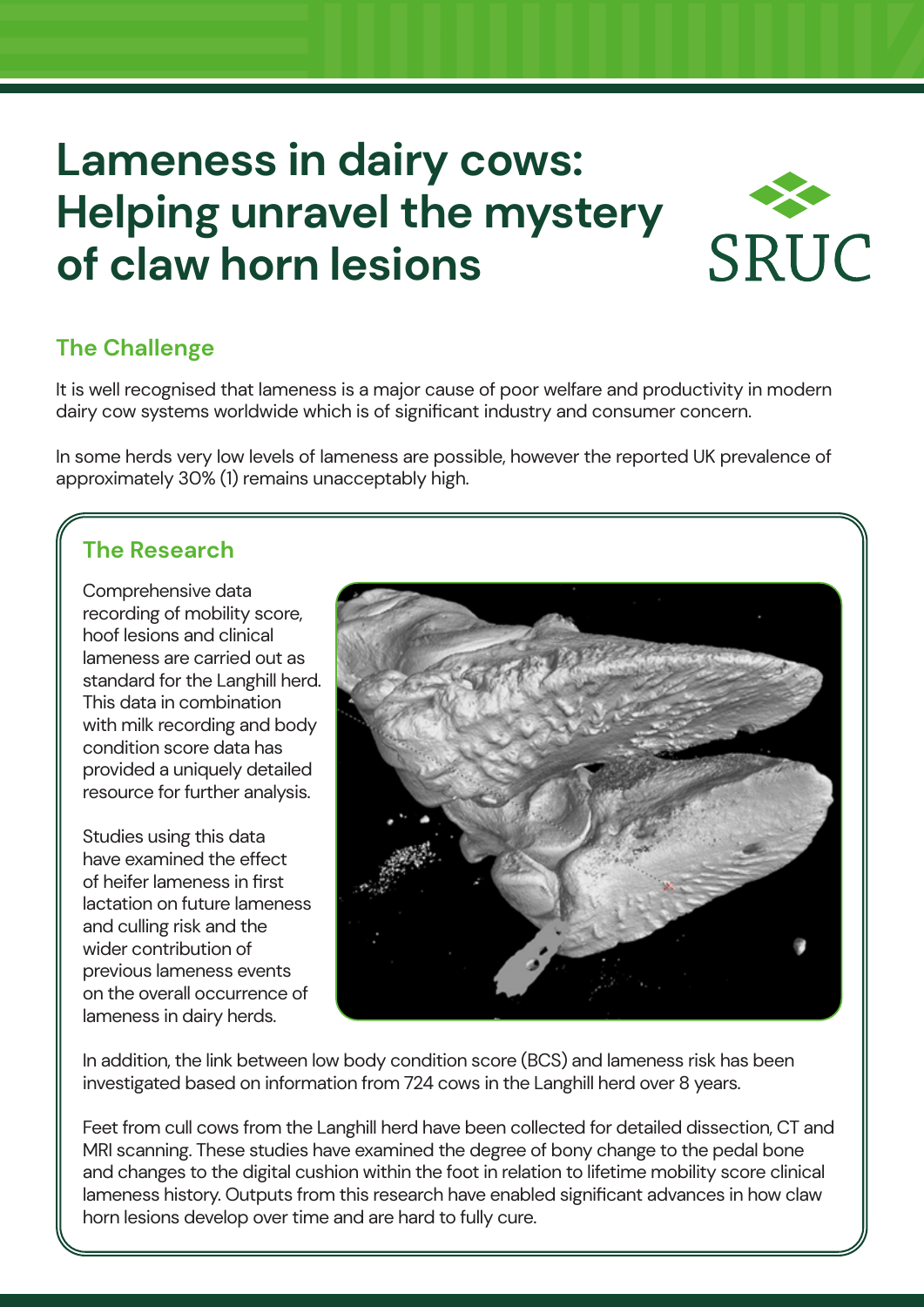### **The Results**

Heifers with the highest claw horn lesion (CHL) scores 2-4 months post calving had a significantly increased risk of future lameness (2). In addition, between 79 and 83% of lameness events were estimated to be attributable to exposure to all previous lameness events (3).

The accumulation of previous lameness events, particularly in first lactation contribute toward an overwhelming proportion of the total amount of lameness in the herd. On farm, early intervention with claw horn lesions, particularly in heifers offers huge potential in reducing lifetime lameness risk.

Our data has clearly established the link between low BCS and lameness. Results indicate that a BCS <2 is associated with the greatest risk of mild or severe lameness in dairy cows. The results suggest that maintaining BCS ≥2.5 may be optimal for reducing the risk of lameness in dairy cows (4).

MRI studies of the digital cushion within the feet of Langhill cows help support and explain the link between BCS and lameness. The digital cushion acts as the shock absorber of the foot, vital in the prevention of CHLs and is composed of fat and connective tissue.



The volume of the digital cushion was negatively associated with the number of lameness events or CHLs recorded and animals with body condition score >3, were more likely to have a higher volume of digital cushion in the lateral claws (5). Thinner cows have lower volume digital cushions, containing less fat and have less shock absorbing capacity within the foot as the cow walks.

The long term effects of chronic lameness and repeated lameness events in relation to CHLs was shown through CT studies of the pedal bones within the feet of Langhill cows. Excess bony development on the walking surface of the pedal bone was greater in cows with a history of lameness with CHLs as measured by our mobility scoring and foot trimming data (6). This helps explain why once claw horn lesions develop, long term damage to the foot can be established which is difficult to reverse.